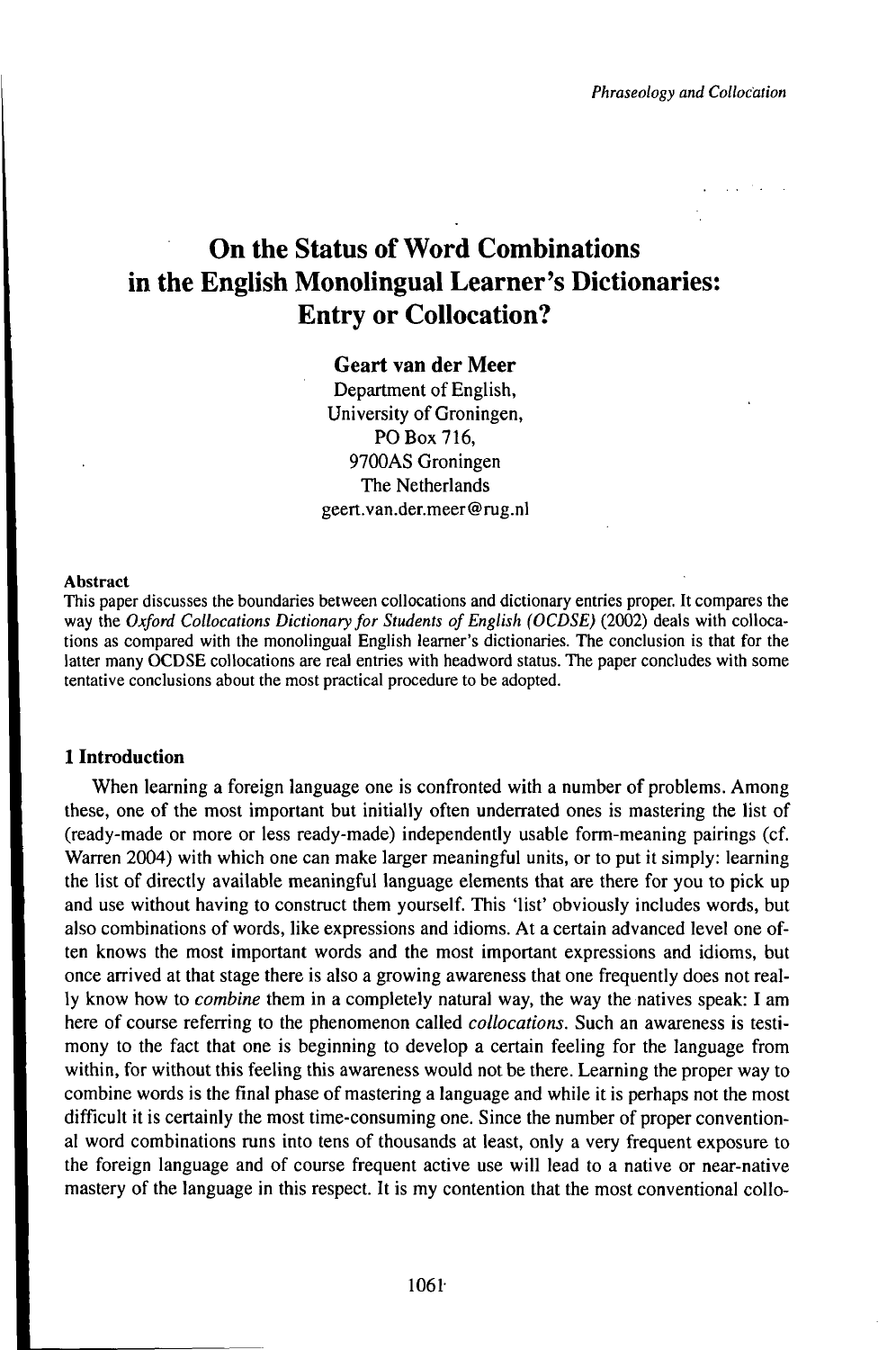cations belong to the 'list' referred to above and that hence such combinations should ideally all be treated in a dictionary. This paper will examine some aspects of the way in which English MLDs<sup>1</sup> cover the 'list' every fluent speaker has to know, with initially special emphasis on what we call collocations. I will do this by comparing these dictionaries with the OCDSE, a recently published dictionary of collocations.

One of the tools that might assist the foreign learner iń the process of learning the list is the dictionary of collocations. In English, the two main ones are the BBI and the more recent OCDSE. A lot has been written about the proper theoretical definition and types of collocation, including by myself (see Van der Meer 1998 and the references there), but in this paper <sup>1</sup> am not planning to add to this discussion. Instead, I will first informally discuss the concept of collocation as defined and used in OCDSE and then draw practical and perhaps to some extent mildly theoretical conclusions from confronting the OCDSE with the data offered in the five main English MLDs: OALD7, LDOCE4, MED, CALD, COBUILD4.

#### **2 The OCDSE and its method**

OCDSE itself, obviously, has to answer the question what it purports to describe, namely collocations. In the introduction (vii) it is said that '[c]ollocation is the way words combine in a language to produce natural-sounding speech and writing'. This is, of course, much too vague, so that an example has to clear things up a little: *strong wind* is contrasted with *heavy rain.* The tacit assumption seems here to be that both *strong* and *heavy* are, as it were, concrétisations of an *identical* abstract semantic element 'much' (cf. the element *Magn* in Mel'čukian Meaning-Text Theory, as in Steele 1990), but that despite this it is not possible to say *\*strong rain* or *\*heavy wind.* To native speakers the combinations are 'highly predictable', to the learner 'anything but'. Incidentally, the (likewise tacit) assumption that the confusion for foreigners arises from the fact that, in these combinations, both words ultimately 'mean' the same *(Magn)* has to be questioned, on the grounds that *heavy* is much easier to associate with *rain* (water is heavy) and *strong* goes more easily with *wind* (wind can exert a lot of force). In other words, I caution against the sometimes posited arbitrariness of collocations (a point made earlier in Van der Meer 1998 apropos *oiperpetrate* and *commit).* This is not to deny the difficulty foreigners experience in this respect, but the causes of this difficulty need not *always* be language-internal arbitrariness of word combinations.

To the extent that genuine arbitrariness *can* be proved, we come dangerously close to the field of idioms, and idioms are excluded from the OCDSE (vii), i.e. completely idiomatic expressions are, but not cases in which for example the collocator - but not the base - is used in a sense rather peculiar to the combination, as in *drive a hard bargain* (viii), where *bargain* is used in its ordinary non-idiomatic sense, but *drive* is arguably used in a sense restricted to this collocation. OCDSE rightly decided that this collocation belonged to its macrostructure, since it is one of the ways in which you speak about *bargain.* Thus, the OCDSE moves be-

<sup>&</sup>lt;sup>1</sup> Monolingual MLDs.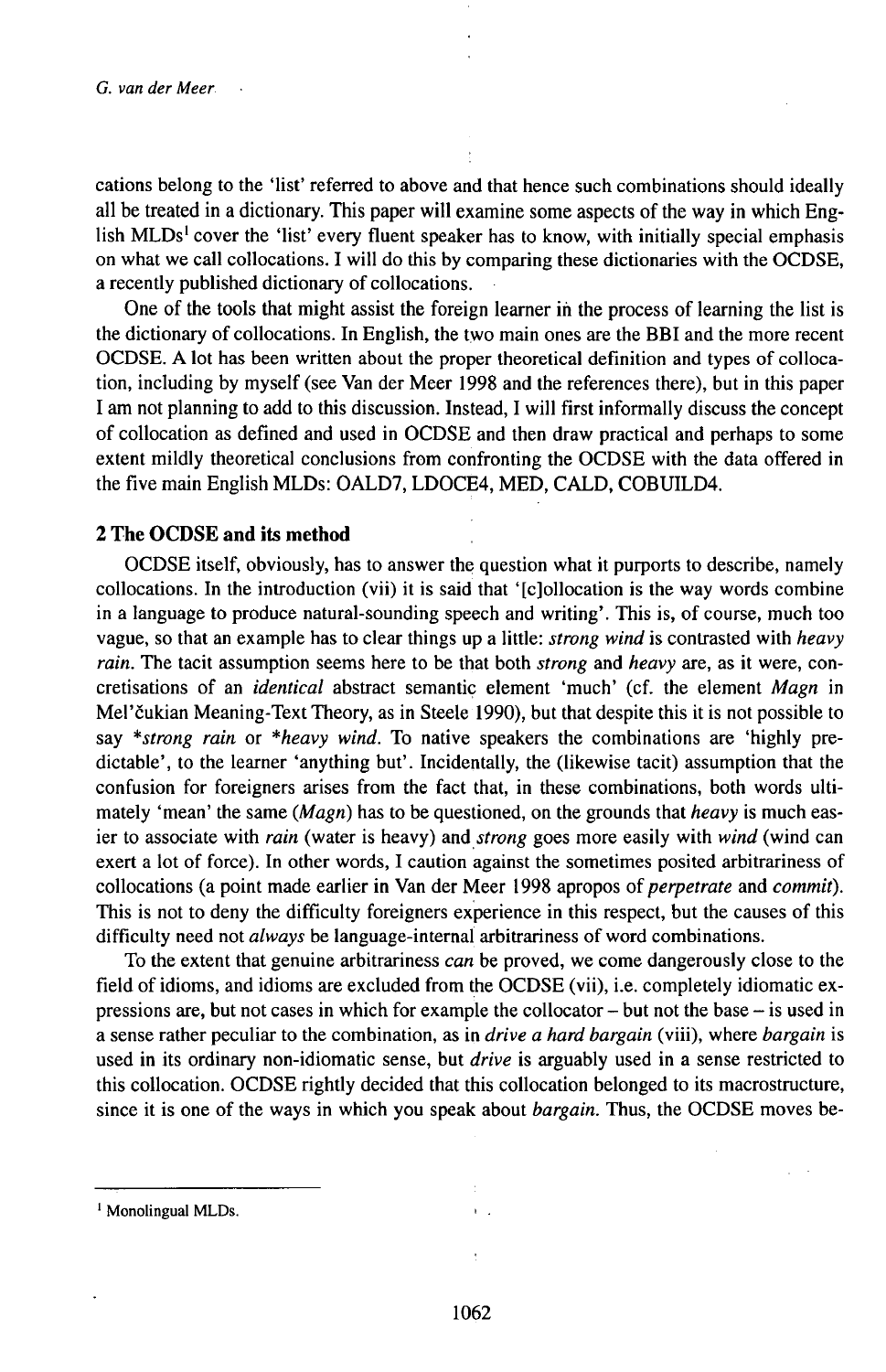tween the totally free and the totally fixed *(i.a.* idiomatic) combinations (vii) and promises to describe the typical combinations between these extremes (viii). The OCDSE itself does not enlarge upon the concept 'free', but the BBI does  $(p, xxx)$ : a lexical combination is 'free' if it does not occur 'repeatedly', if its elements are not 'bound specifically to each other' and 'occur with other lexical items freely'. I detect a certain built-in circularity in the first and third conditions, which makes the second the crucial one: yet this condition too is far from compelling, since it is not made very clear what it means if elements are non-free, i.e. 'bound specifically' to each other. The only hint the BBI gives is apropos of *commit murder,* where *commit* is 'limited in use to a small number of nouns meaning 'crime', 'wrondoing".

This is the same argument as I above used for the naturalness of the collocation *strong winds:* semantic dovetailing, which makes the combination natural and almost predictable. Yet it does not apply to e.g. *drive a hard bargain* and similar more idiomaticised combinations, for which synchronic semantic naturalness arguments are hard to find. This means that 'bound specifically to each other' may have a number of interpretations.

So it is obvious that the boundaries between 'free', 'collocating' and 'fixed' are fuzzy, but also that within the area of collocations there are several kinds of 'binding'. It is not my intention here to design a definition of collocations that makes it easier to draw the line between the three categories nor do I intend to go deeply into the various degrees and kinds of binding between collocations. Nor does the OCDSE attempt a definition, but it has already been made clear that the collocation as a whole must be non-idiomatic, typical and not completely free. This more in particular implies that collocations *areform-meaningpairings* that are conventional because they 'are associated with a certain salient type of situation or phenomenon' (Warren 2004). In Van der Meer 1998 it was claimed, perhaps less felicitously worded, that such combinations express conventional well-established *complex* (or *compos*ite) concepts<sup>2</sup> and that therefore the members of the collocation are natural partners semantically, i.e. their sense definitions do not clash with, perhaps even presuppose and/or include, each other and certainly fit each other as moving within the same field of discourse or semantic field. Thus, using the example *strong winds,* the full sense definition (and hence the *concept*) of *strong* must include being allowed to apply to phenomena like wind, while conversely *wind* must allow being described as having various degrees of force, and hence inter alia as being *strong.*

Incidentally, the fact that the expected (at least by a foreigner) combination *\*weak wind* as opposed to *strong wind* does not occur according to OCDSE shows that the claim of arbitrariness is after all sometimes true. Instead, we should apparently say for example *light*

<sup>2</sup> Klotz (2003: 58) points out that Sinclair's purely statistically based examples like *yesterday's announcement, only answer* and *some anxiety* are not in the OCDSE though they are statistically apparently salient. In my view, they are rightly not considered to be genuine collocations, because they do not in any way express established concepts. Admittedly, this is not OCDSE's overt argument and the idea of 'established concept' is a little vague, but the reader will probably agree that *some anxiety* in no way can be said to belong to the same category as for example *strongfliigh winds:* the concepts expressed in the adjectives *strongMgh* 'belong' much more closely to the concept expressed in *winds* than *some* 'belongs' to *anxiety.* Also see the following note.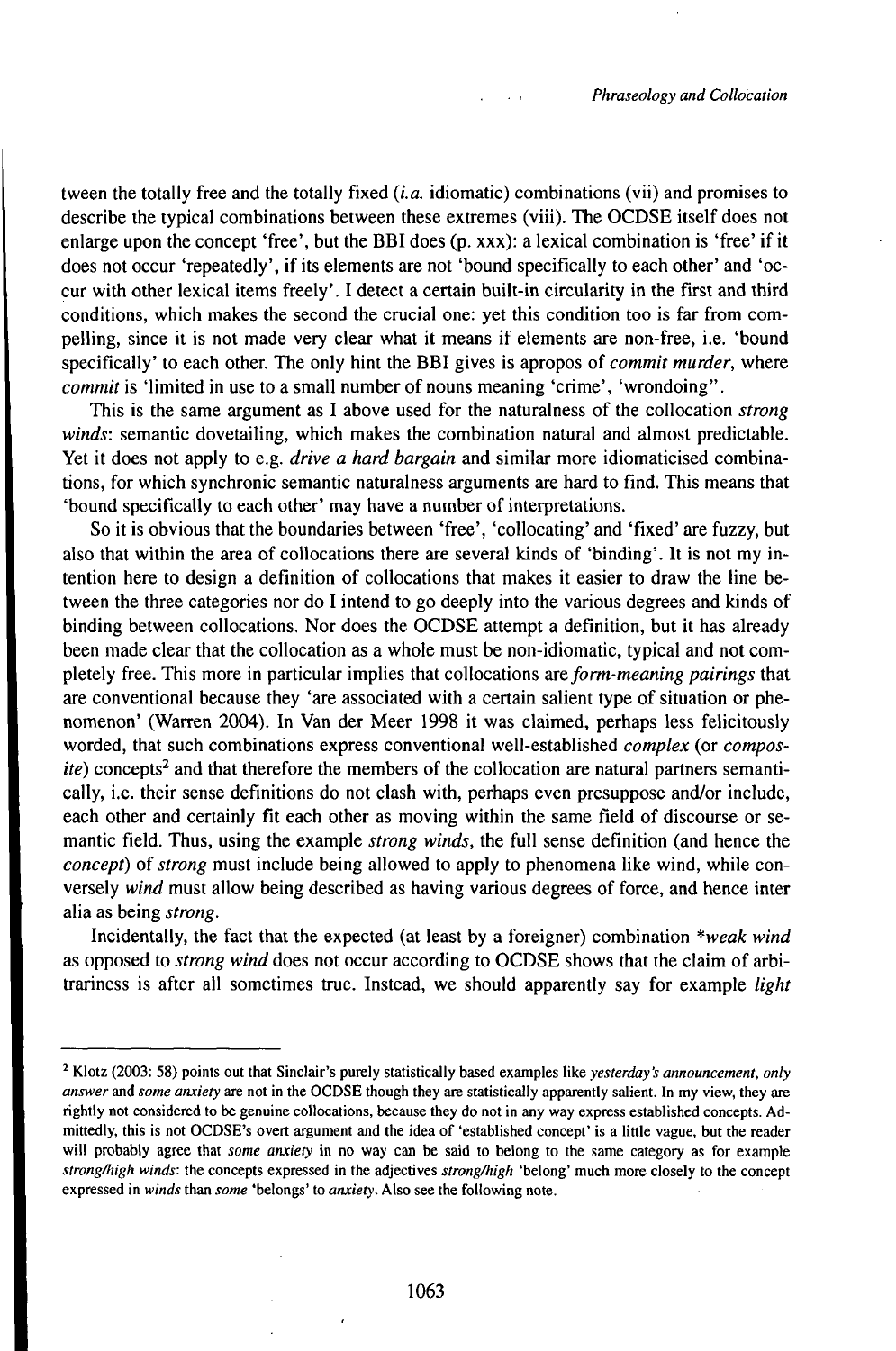*wind,* which is interesting: *light* is normally considered the antonym of *heavy,* yet *heavy* is excluded as a collocator for *wind* by OCDSE.<sup>3</sup> This arbitrariness, hence unpredictability, is also found in *high wind(s),* where *high* is like *drive* in *drive a hard bargain,* used in a sense only found in this combination4 though wwd'itself has its normal meaning. Thus, between *strong wind* and *high wind(s)* there is a cline, of predictability, or one might say, semantic matching: *strong* and *wind* are natural partners given their sense definitions, whereas *high* and *wind* are not and are therefore treated in some dictionaries (LDOCE4, MED) as if their combination<sup>4</sup> were a separate headword like *high street* or *high tea,* independent entries in which *high* has only the most tenuous link with its core senses.

Thus, the justification for including *strong wind* is different from that for *high winds,* since they are 'bound' in rather different ways, and may have something to do with the desire to prevent foreign learners from making native language-based errors, where often very different linguistic combinations may prevail.<sup>5</sup> I suspect that this latter argument may apply to cases which would otherwise qualify for being called 'free' or 'rather free'. As the introduction itself stresses, this book focuses on what are 'typical' combinations.

Some further remarks are in order here about my assumption that genuine collocations are 'ready-made' used to express conventional form-meaning pairings. This idea will have to be clarified in order to prevent confusion with acknowledged multiword lexical items/units, like *joint-stock company*, which may be considered to be a kind of compound and is hence in all five MLDs awarded full lexical headword status. However, OCDSE offers it as a collocation. OCDSE does the same with *joint venture*, which in LDOCE4, under *joint*, has not even been given full headword status, is highlighted in OALD6 in an example sentence and hence presumably considered a collocation, but is awarded full headword status in OALD7, is a full headword in MED, is given in an example *underjoint* in CALD but without highlighting - so not even <sup>a</sup> collocation? - but again found under *venture* in an example sentence as *'joint ventures'* (here with boldfacing *oîjoint* only!) and in CC3 is again a separate full headword. This example is a wonderful illustration of the apparent uncertainty in English lexicography with respect to the difference between acknowledged *multi-word* lexical items and conventional combinations that we call collocations.

The real problem is the concept of ready-mades or whatever other names might be devised for the various categories of whatever in language is at hand and ready to use, in short everything that is not a 'free' combination but which you use as something *remembered.* The very existence of collocation dictionaries like OCDSE proves that there are considered to be certain ways to combine words in English that are worth learning because they are recurrent:

<sup>&</sup>lt;sup>3</sup> The BBI does give *heavy* as a collocator for *wind*, however! The 50-million free BNC corpus has only five combinations of *heavy wind(s),* so it is at least not highly frequent.

<sup>4</sup> In LDOCE4 (under *high)* the combination as a whole occurs under 'sense' number 20. A similar treatment we find in MED. Here, no attempt is made to define *high* itself, in isolation and independent of its head noun.

<sup>5</sup> Klotz (2003: 58) also remarks on the fact that semantically quite predictable combinations are included on the grounds of statistical salience as well as 'usefulness to the learner'.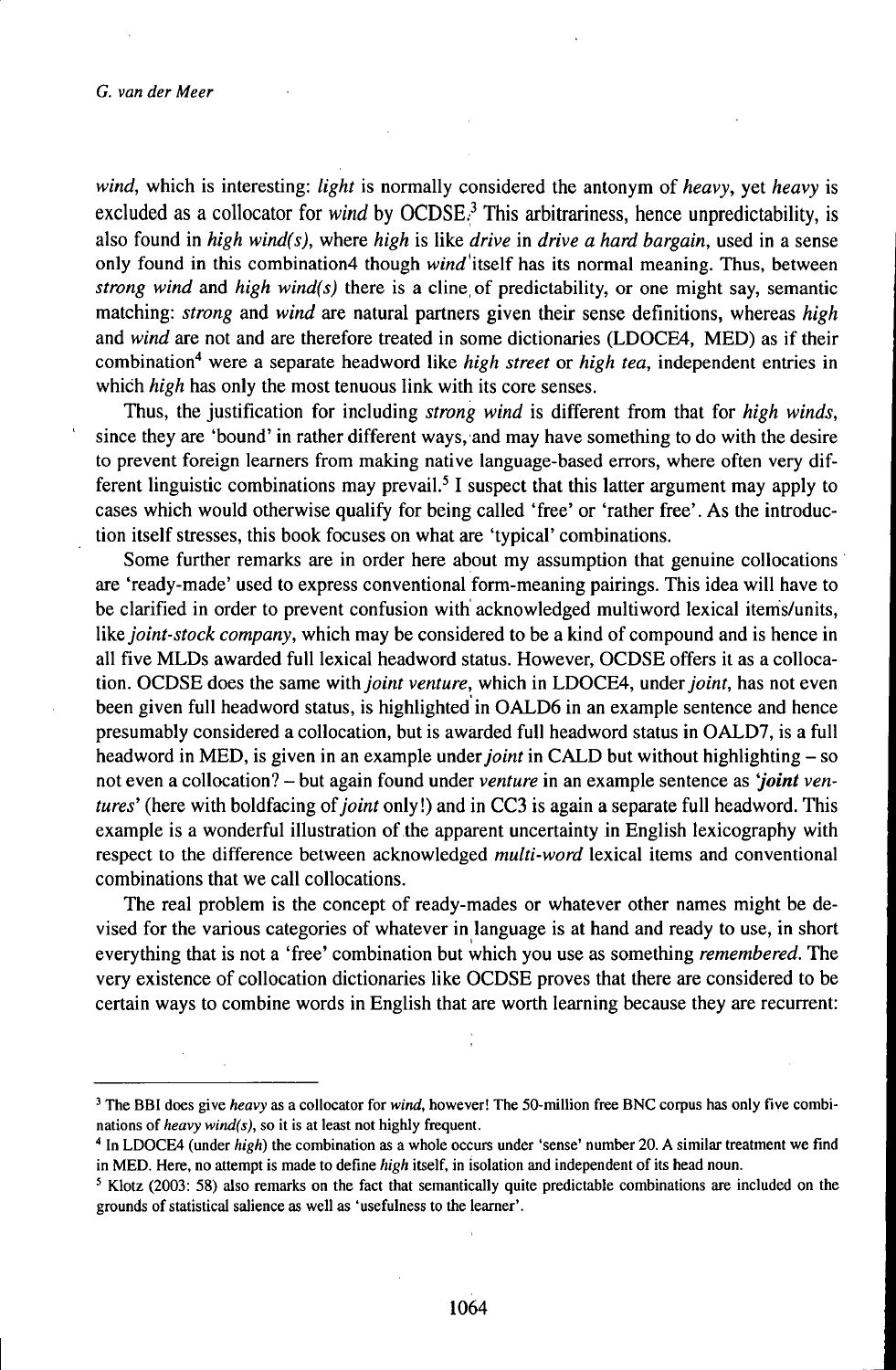in other words, they are included in the *list of memorised items*: items a speaker uses *without having to actively construct them from scratch, though they may be perfectly regular and analysable.* This means that when one leaves the area of what are called 'free combinations' a huge field opens of ready-made or more or less ready-made building-blocks, word combinations, more or less fixed ways of saying something and so on and so forth.

Within this field there are several categories, the most obvious one of course being the simple word, like *book* or *shop.* Next follow the compounds, like *gift shop, bookshop.* The latter, because of its solid spelling, is obviously a 'word', so a lexical item. But *gift shop,* an independent lexical item in e.g. LDOCE4, is listed in OCDSE as a collocation. This is where the confusion already sets in, for *shoe shop,* also an OCDSE collocation, is not even in the LDOCE4 wordlist (it is found together with *shoe polish* under sense 1, but it is not boldfaced and its status is hence rather undefined there) though its status as a settled lexical item is certainly not so very much weaker than *gift shop.<sup>6</sup>* To continue, *shopfront* is an LDOCE4 headword, but curiously enough *shop window* is not, while both are OCDSE collocations.<sup>7</sup> Such examples can no doubt be multiplied. What it shows is that the status of English 'words' (i.e. lexical items) versus collocations is far from clear, due *inter alia* to the relative unpredictability of English spelling for compounds (solid, hyphenated or 'spaced' or 'open'). This uncertainty is reflected in OCDSE: solid compounds are not entered as collocations, $<sup>8</sup>$  but a</sup> number of lexicalised spaced ones clearly are.

It is, finally, worth remarking that the concept of collocation in OCDSE is used narrowly, in the sense that we are in most cases concerned with immediately *adjacent* words. However, 'collocation' may also more loosely refer to the phenomenon of 'mutual expectancy' or 'habitual association' (cf. Jackson & Amvela 2000: 114, McArthur 1992) of words somewhere in each other's neighbourhood, for example for words like *kettle/water* and *boil,* which do not even have to occur in the same sentence. Here we touch on words within the same 'semantic field' or 'field of discourse' where the presence of one word usually predicts or triggers the presence of another. Indeed, as indicated by McArthur (1992) at *collocation,* a linguist like Firth used to make a distinction between semantic association only, called 'collocation', and syntactic association (including semantic association, I assume), called 'colligation'. It seems to me that the notion of building block (and also ready-made, for that matter, since it also seems to suggest adjacency) is inappropriate for the collocations in the Firthian sense. Rather, we should more vaguely be speaking of *mutual expectancyfacts* that the learner has to learn in order to be fully proficient.

<sup>6</sup> In the 50-million word free BNC sample the total number of occurrences of *shoe shop(s)* is 59, while the total number of *gift shops(s)* is 118.

<sup>7</sup> In the same BCN sample *shopfront(s)* scores only 39 hits, whereas *shop window(s)* scores 272. LDOCE4 does mention *shop window,* however, but only as a collocation under *window\*

<sup>8</sup> The BBI, however, unhesitatingly and surprisingly lists solid compounds like *bookshop, pawnshop, barbershop,* and under storm we find e.g. *rainstorm, sandstorm, snowstorm*. If we call *bookshop* a (= one) 'word', it is obviously not a collocation, for collocations are combinations of words.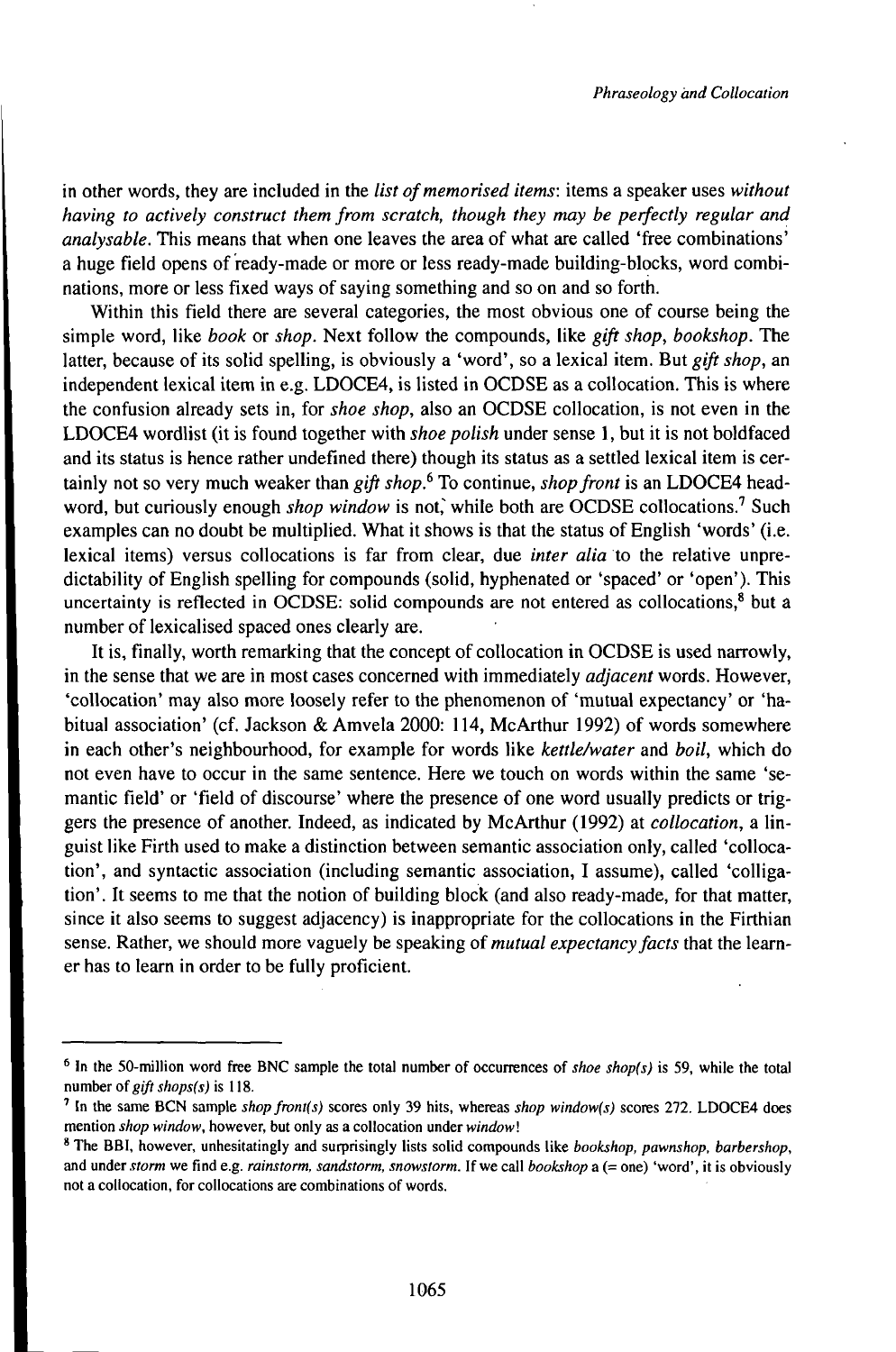### 3 **The OCDSE and the MLDs: discussion of the 'listables' or 'ready-mades'**

In this section I will compare the noun *storm* as treated in OCDSE and the MLDs. I will (admittedly to some extent intuitively) establish those combinations that are to be considered form-meaning pairings worth being listed as full entries in a dictionary, because they are associated with a 'certain salient type of situation or phenomenon' (see above), that is, because they stand for more or less established fixed and recurrent concepts (hence needing frequent reference) and are therefore more than ordinary collocations. This procedure will involve a comparison of the list of OCDSE collocationswith the data in the five MLDs, either offered as separate entries or otherwise.

The OCDSE entry is as follows (minus some example sentences):

## *OCDSE*

## *STORM*

#### 1. PERIOD OF BAD WEATHER

- ADJ. bad, big, devastating, disastrous, ferocious, fierce, great, heavy, raging, severe, terrible, tremendous, violent / approaching, gathering, impending ... / freak / autumn, summer, winter / tropical / monsoon / dust, electric/electrical,lightning, magnetic, rain, sand, snow, thunder (also thunderstorm)
- $VERB + STORM$  be in for a ...
- $STORM + VERB$  hit sth, strike sth  $\ldots$  / rage  $\ldots$  / be brewing, be coming / blow up, break, burst / abate, blow itself out / blow over, pass, subside .../ batter sth, buffet sth, lash sth, ravage sth, sweep sth .../ last
- STORM + NOUN cloud / damage, losses
- PREP during/in a/the-

• PHRASES at the height of the storm, the calm/lull before the storm, the eye of the storm 2. violent display of strong feeling

- ADJ. approaching, coming, gathering .../ political
- VERB + STORM arouse, cause, create, provoke, raise, spark, / face / ride out / weather ...
- STORM + VERB blow up, break, burst, erupt / blow over, pass
- PREP. Amid  $a$ /the  $-/-$  between,  $-$  of.../  $-$  over

Among the ADJ + STORM combinations the combination *gathering storm* a form-meaning pairing with likely headword status, because of its meaning that is more than its component parts. This is only recognised in MED, which in a subentry under *gathering* remarks 'MAINLY JOURNALISM trouble that is coming' in addition to the analysable meaning 'storm that is coming'. The combinations *duststorm,<sup>9</sup> electric(al) storm, magnetic storm, rain storm, sand storm, snow storm, thunderstorm* should also be considered as having headword status. And in fact this feeling is frequently supported by the MLDs: *dust storm* is found as a separate entry in OALD7, LDOCE4, MED, COBUILD, *electric(al) storm* in OALD7, LDOCE4, CALD, MED, *magnetic storm* in OALD7, *rain storm* in OALD7,<sup>10</sup> LDOCE4,

<sup>9</sup> It should be clear that *dust, rain* etc. are of course not adjectives proper.

<sup>&</sup>lt;sup>10</sup> In solid spelling.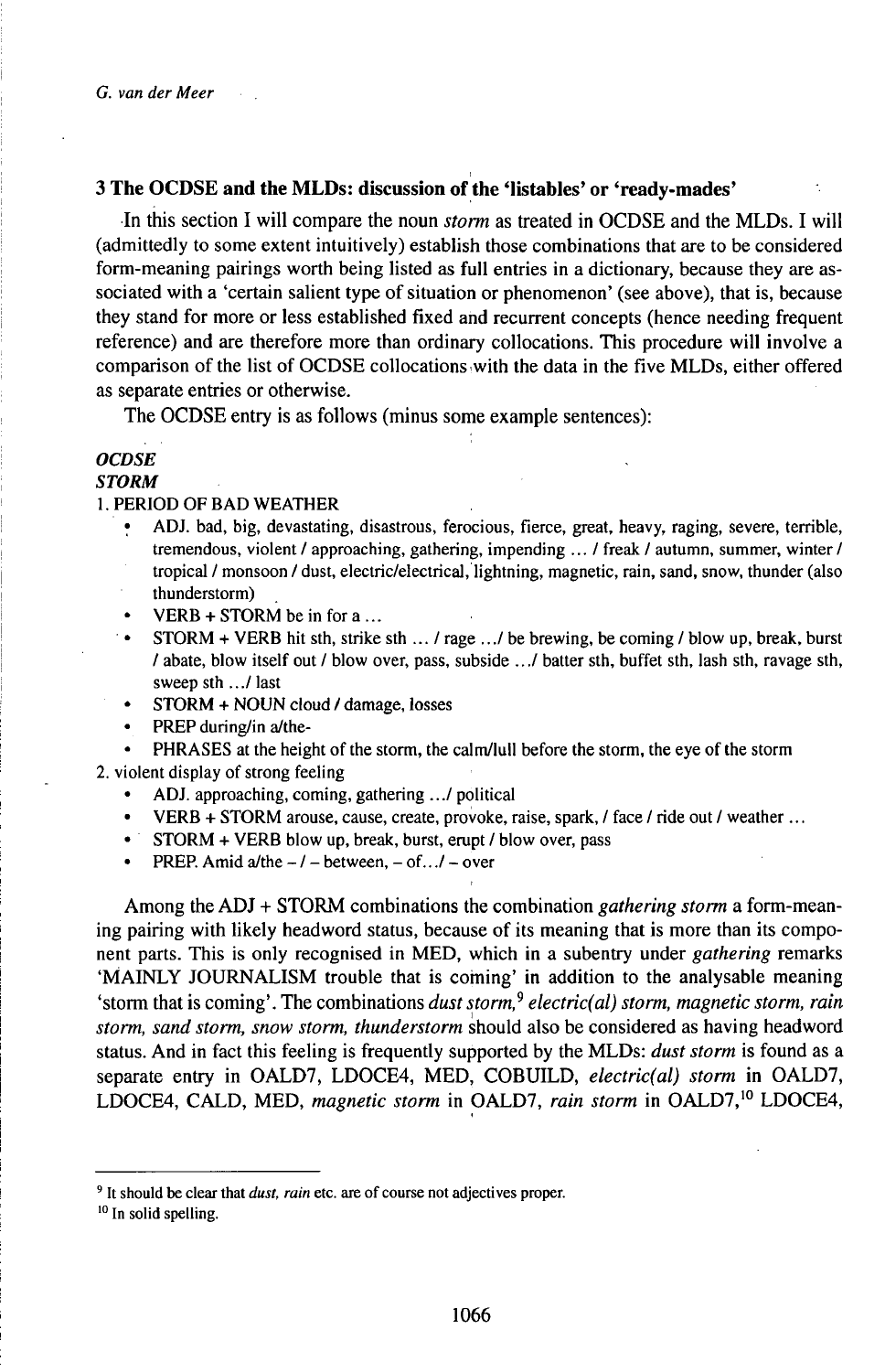CALD, MED, COBUILD, *sand storm* in OALD7,<sup>11</sup> LDOCE4, CALD, MED, COBUILD, *snow storm* in OALD7,<sup>12</sup> LDOCE4, CALD, MED, COBUILD, and *thunderstormin* OALD7,<sup>13</sup> LDOCE4, CALD, MED, COBUILD.

In addition, these dictionaries list more *ADJ + storm* combinations as separate entries, as in OALD7: *perfect storm* 'an occasion when several bad things happen at the same time, creating a situation that could not be worse'. The conclusion so far can already be that apparently the MLDs tend to consider a number of OCDSE collocations to be not simply collocations but rather real and full-fledged lexical items with headword status, probably due to the fact that they are either semantically not quite predictable (due to e.g. methaphorisation as in *gathering storm* and *perfect storm)* or else stand for well-known phenomena or concepts (like *sand storm)* that are referred to by means of a conventionalised expression, or a combination of these (as possibly again in *gathering storm).*

The OCDSE combination *political storm* (a possible candidate for headword status, because of its frequency and conventionalised metaphorical sense) is found in none of the MLDs as a separate entry. It is interesting, though, to find that other quite comparable combinations with *political* were in fact deemed to be worthy of headword status, like *political action committee, political asylum, political correctness, political economy, political geography, political science* (e.g. OALD7), all to be found in OCDSE under the nouns concerned. Again, the dividing line between *word combinations that are not themselves headwords* (cf. the OCDSE definition) and *word combinations that have coalesced into newfixed and stable units that are themselves headwords* (seemingly the reasoning behind the MLDs) is drawn differently in OCDSE and the MLDs.

OCDSE mentions only three combinations with *storm +* NOUN: *storm cloud,* found as a separate entry in OALD7, LDOCE4, CALD, MED, COBUILD, *storm damage* and *storm losses,* found in none. The former *(storm damage),* with 20 occurrences in the 50 million BNC sample, would perhaps deserve headword status, given that it is established as a wellknown term for insurance companies. As might be expected, the MLDs mention more of these combinations as separate entries: *storm door, storm window* (OALD7), *storm cellar, cloud, door, drain, lantern, window* (LDOCE4) *storm cloud, door, window* (CALD), but no further finds in MED or COBUILD.

Other nominal phrases in OCDSE which might be considered for headword status are *the calm/lull before the storm* and *the eye ofthe storm.* The former is of course explained in all five MLDs, but only under the headwords *calm/lull,* which gives it more the status of an idiom, as explicitly in OALD7 (for *calm before the storm)* though this same OALD7 treats *lull before the storm* only in an example sentence with highlighting bold face  $-$  a clear demonstration of the confusion surrounding headword status. The *eye ofthe storm* is interesting because it has not been afforded headword status in any of the MLDs, though it is found in all

 $13$  Idem.

<sup>&</sup>lt;sup>11</sup> In solid spelling.

<sup>&</sup>lt;sup>12</sup> In solid spelling.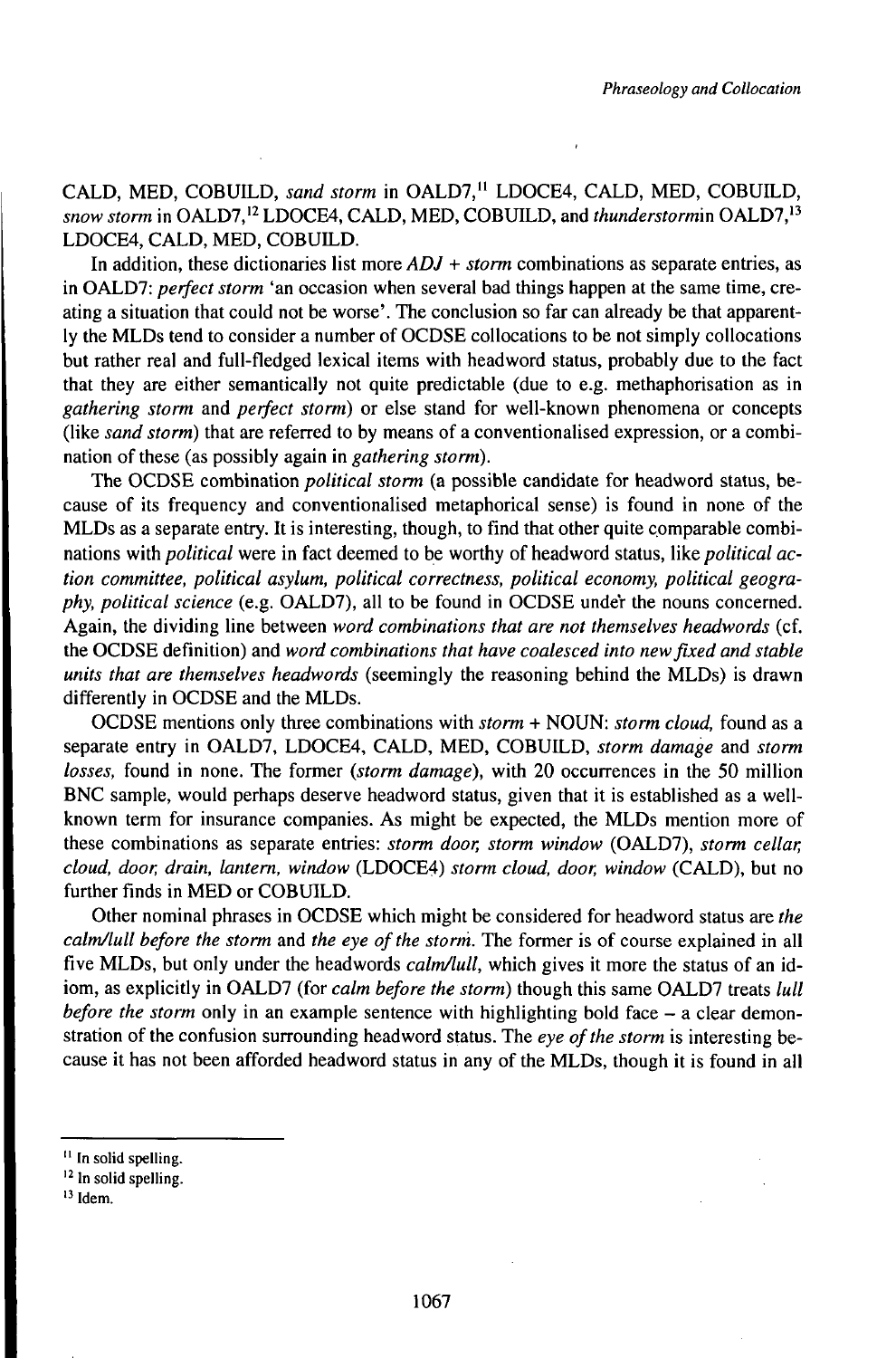ofthem under *eye.* The reason for this difference in treatment becomes evident when we look at e.g. OALD7: *'a/the [eye] ofa/the storm, tornado, hurricane, etc.* a calm area at the centre of a storm, etc': the phrase is not entirely fixed and admits some variation as long as it refers to <sup>a</sup> case of violent winds after *eye of.u* This somewhat less fixed character makes lexicographers apparently wary of assigning it full entryhood. All this applies of course with even greater force to the combinations with verbs and prepositions, which have no completely fixed quotable form.

In other words: there is a great deal of uncertainty about the difference between collocations and genuine lexical items, with apparently cases like *'a/the eye ofa/the storm, tornado, hurricane, etc.* halfway between these two. This makes it worth our while to give some attention to the definition of lexical item or 'headword'.

## **4 Some concluding remarks about lexical items alias headwords.**

As remarked in the first section, command of a language means being able to handle items from a large list of memorised items, including wordsflexical items but at least also collocations. Dictionaries have traditionally restricted their strictly alphabetised lists to lexical items (i.e. headwords) but it has never been made quite clear what the criteria are for headword status. This problem for English lexicography applies especially to compounds or compound-like combinations, as already pointed out in Van der Meer 1996. It has long been a tradition in British lexicography (less so in American lexicography) to hide compounds with open spelling under the first headword (if mentioned at all).<sup>15</sup> The evidence above shows this is now changing (also see already e.g. OALD6 and COD9). Yet, the change is perhaps not radical enough.

It is clear, though, that the MLDs – to varying degrees – have gone further along with this trend than OCDSE (and the BBI). What are - and should be then, also in the light of this current practice - the criteria for headword status of combinations of words with open spelling?<sup>16</sup>

I believe the following should be kept in mind: WHEN A COMBINATION (NOT SPREAD OUT OVER TWO OR MORE SYNTACTIC PHRASES)<sup>17</sup> HAS AN UNPREDICTABLE AND/OR SPECIALISED MEANING, AND/OR IS RECURRENT AND/OR REFERS TO FAMILIAR PHENOMENA OR CONCEPTS, IT SHOULD iN PRINCIPLE BE ACCORDED HEADWORD STATUS. Whether such combinations actual-

 $\overline{1}$ 

<sup>&</sup>lt;sup>14</sup> In OCDSE we also find *the eye of the hurricane* under *hurricane*.

<sup>&</sup>lt;sup>15</sup> This, by the way, is either the consequence or the cause of a slightly different interpretation of the concept of 'word' by English speakers.

<sup>&</sup>lt;sup>16</sup> I am ignoring here the cases with hyphenated spelling, which are certainly real headwords, though the rules for hyphenation are far from clear.

<sup>17</sup> This is a little theory-dependent, but what <sup>I</sup> have in mind is combinations like *take a good look at,* which might be called a verb phrase (or predicate) consisting, however, of a verb and its object, the noun phrase. I think it would be wise to exclude them from the wordlist. This is not to exclude fixed combinations like expressions or proverbs from list status; they are, however, to be distinguished from headwordsflexical items, I feel. The criteria for this are to be developed.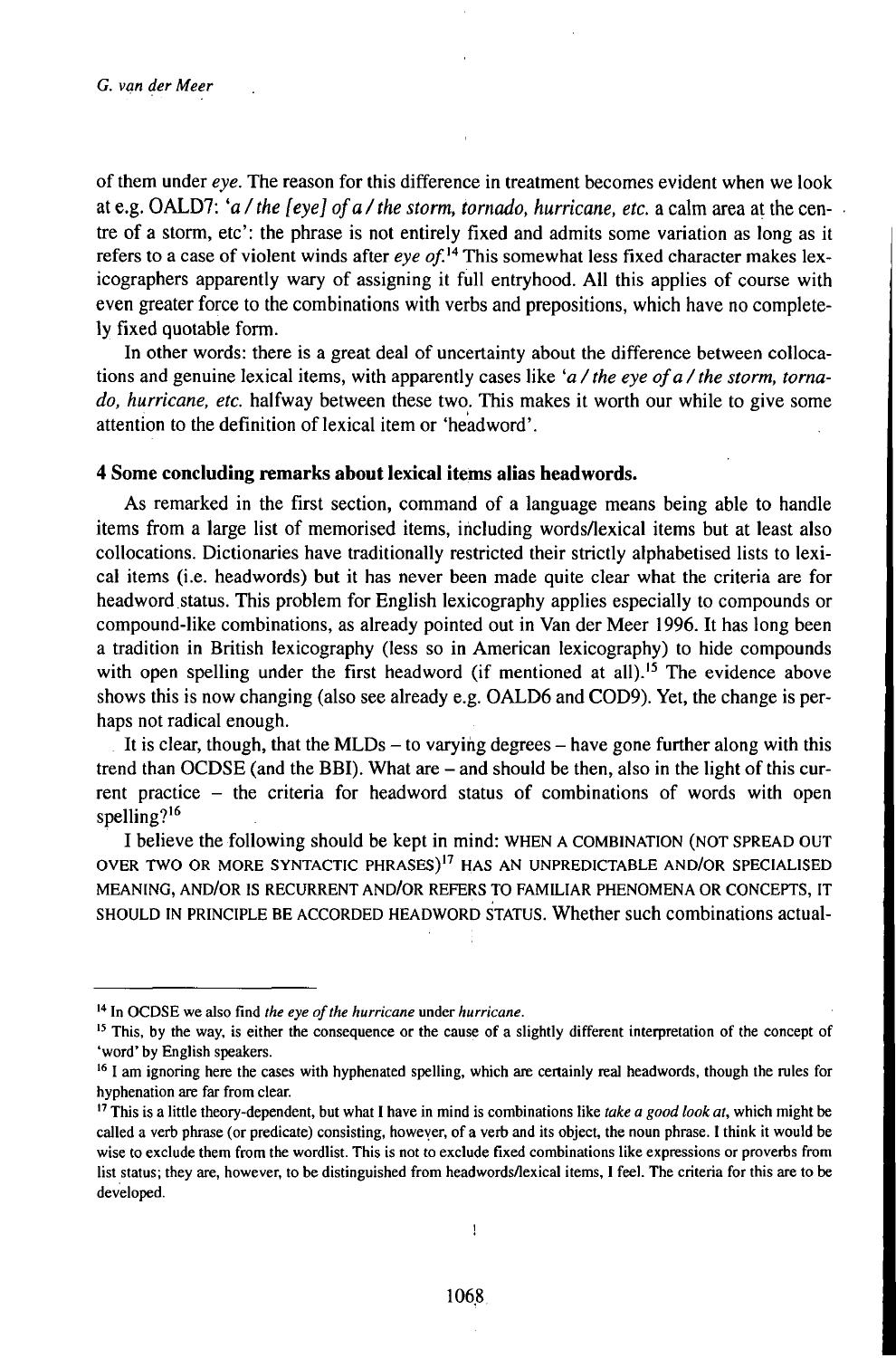ly end up in the wordlist may have to depend on the size of the dictionary and/or its purpose. Thus, even when the aggregate meaning is predictable but the other conditions apply, a combination (compound really) has headword status. Moreover, in many cases, even when one might consider the aggregate semantics predictable and regular, it is often one out of more possibilities, so that after all it might be said that the choice from these alternatives is unpredictable from a purely linguistic point of view. Take for example *hair trigger,* there is nothing from a purely linguistic point of view preventing the non-existent interpretation \*'trigger made of hair', just as *hair shirt* is a shirt made of hair (with additional, linguistically totally unpredictable, semantics involving self-punishment prompted by religious fervour).

 $\alpha$   $\beta$ 

A final word is in order about looser combinations like *strong wind(s).* It is a comparatively frequent combination,<sup>18</sup> which would be a strong qualification, according to the above criteria, for headword status (or perhaps more properly called entry status – either as a subentry or as a main entry), though its semantics is rather predictable and unexceptional. Because of the latter fact, it is understandable that at present the MLDs do not list it in their macrostructures, though for example OALD7 does list *strong-arm* (adj.), *strongbox, strong force, strongman, strong-minded, strongroom, strong safety* and *strong-willed.* Of these, *strong-minded* and *strong-willed* do not differ too much from *strong winds* in their semantic transparency and hence predictability, but their hyphenated spelling does admittedly make them word-like than *strong winds.* This, of course, leads to the question why they have been hyphenated – surely, one may assume, because they were considered to be 'words', but why? The other items in this list are all semantically specialised and therefore unpredictable, while some *(strong-arm, strongbox, strongman)* in addition have typical word stress. If we conclude from these examples that apparently the lexicographer's reasoning in the case *oistrong winds* was based on semantic transparency, one starts to wonder why then cases like *shoebox, shoelace* and *shoemaker* - which, if anything, are at least just as transparent as *strong winds - did* earn full entry status. The answer may well depend on an analysis of the concept of the vague notion of 'word' in English spelling and lexicography. The customary 'open' spelling of many compounds in English seems to suggest a different concept of 'word' from for example Dutch or German. A clearer notion of the English concept of 'word' might make it easier to take decisions about including or excluding items from the macrostructure (or word-list – where 'word' begs the question).

#### References

#### A. Dictionaries

BBI = Benson, Morton, Evelyn Benson & Robert Ilson (1997). *The BBI Dictionary ofEnglish Word Combinations.* AmsterdanVPhiladelphia: John Benjamins.

CALD = *Cambridge Advanced Learner's Dictionary;* ed. by Patrick Gillard, Kate Woodford & Guy Jackson; Cambridge: Cambridge University Press. 2003 [see CIDE].

COD: Delia Thompson (Ed.) (19959). *The Concise Oxford Dictionary ofCurrent English.* Oxford: Oxford University Press.

<sup>&#</sup>x27; It is found 144 times in the free 50 million word sample of the BNC. The singular *strong wind* scores 85.